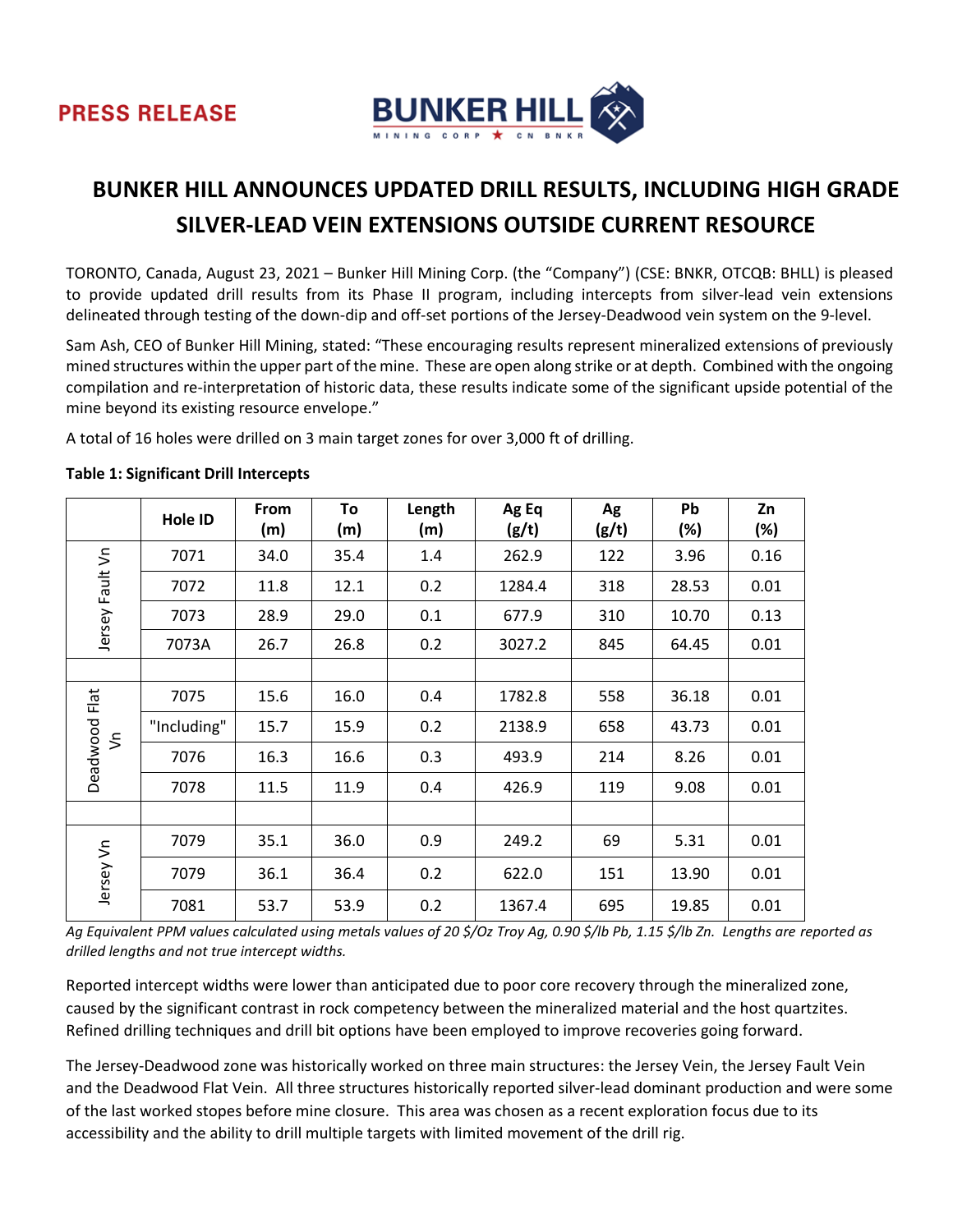Holes 7080-7082 were drilled to test the southern extension of the Jersey vein off-set by a fault that historically had stopped the advance of stoping on multiple floors (Image 1). The Deadwood and Jersey structures tested in this phase remain either open at depth or along strike for future exploration and development.



**Image 1:** Geologic map of the 8<sup>th</sup> floor of the 09-Level Jersey Stope showing the cross-cutting fault truncating historic stoping. Drill hole 7081 is shown with vein intercept indicating the extension of the Jersey vein south of the x-fault.

## **3DIP Ground Geophysical Survey**

The Company is also progressing its previously announced high-resolution 3DIP ground geophysical survey program, with the intention of delineating additional mineralized target zones outside of the historical mine footprint. The survey is currently underway and preliminary results show a high quality of data acquisition. Covering ~1,500 acres of previously un-explored terrain, the program seeks to investigate multiple off-set segments of the Revett quartzite, known as the host lithology to most of the Coeur d'Alene district's historic mining production. Also shown is the upper unit of the Prichard formation marking the transition from the main Prichard rocks, host to a majority of the Yreka mining district's historical production, to middle Belt series rocks.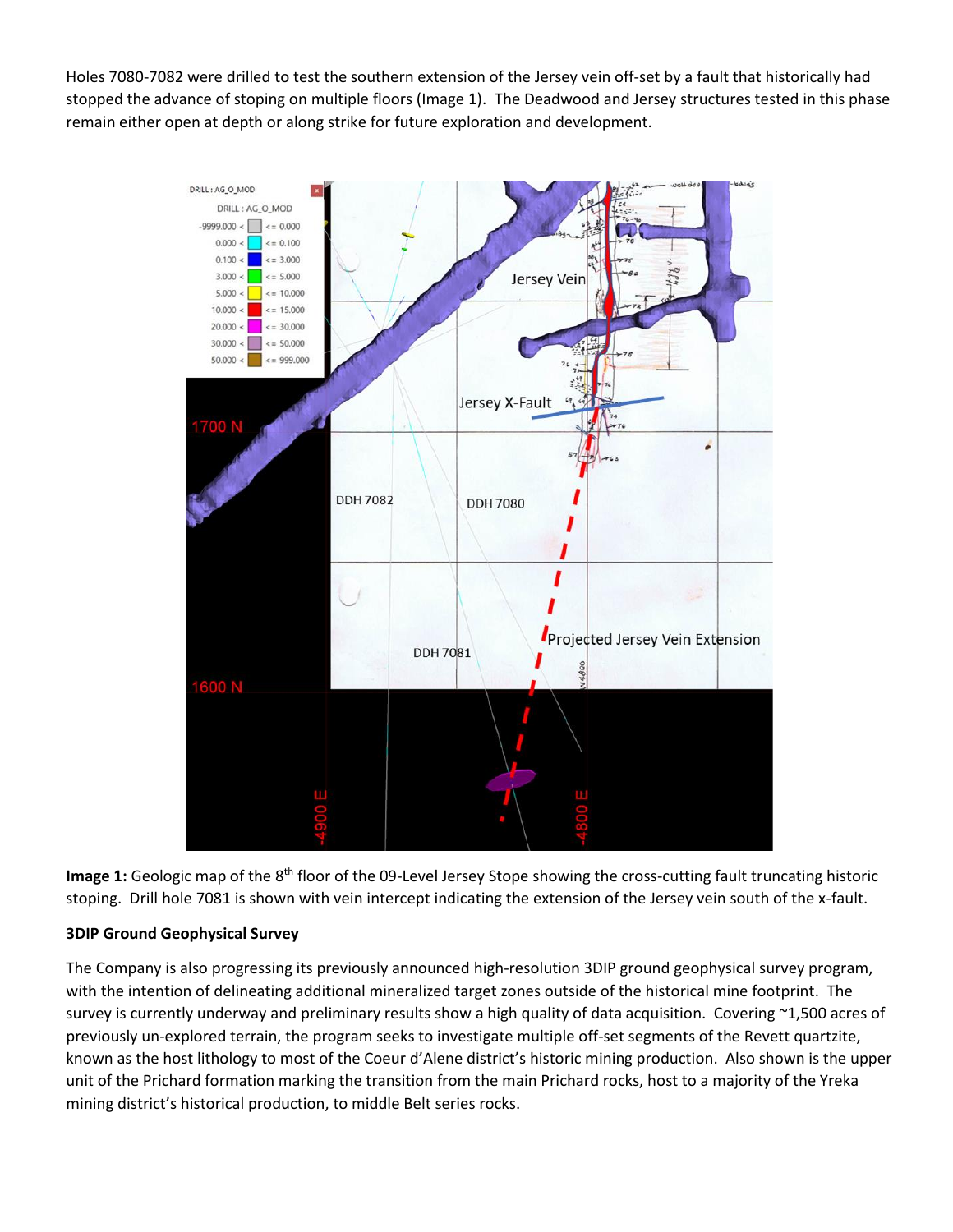

**Image 2:** 7.5' USGS geologic maps for the Smelterville and Kellogg quadrangles with highlighted lithology and major faults over the 3DIP survey boundary.

Numerous large-offset faults traverse the survey area. Final data will help to further constrain the movement along these structures and aid in locating potential mineralization associated with the structures themselves. Surveying to a depth of ~400m, program results will allow for the development of future exploration programs, both on surface and from previously developed underground workings.

Results from the program are expected in the fourth quarter of 2021.

## **UPCOMING EVENTS**

**HCW Investment Conference** September 13-15, 2021 Join Us: [REGISTER NOW](https://hcwevents.com/annualconference/)

**StockPulse Silver Symposium** September 27-29, 2021 Join Us: [REGISTER NOW](https://www.cdasilvershow.com/)

# **TECHNICAL INFORMATION**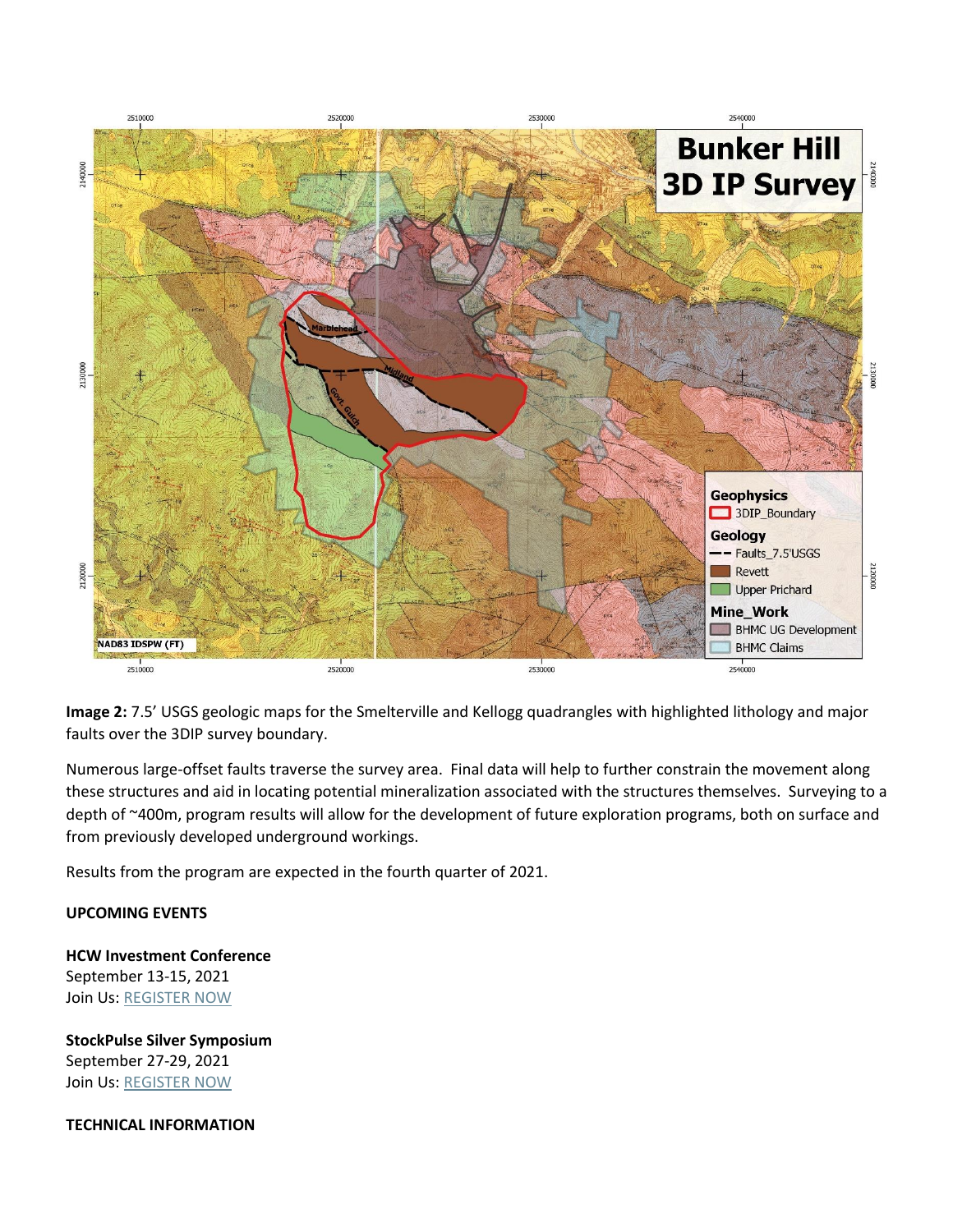The diamond drilling program used HQ-size core. Bunker Hill followed standard QA/QC practices to ensure the integrity of the core and sample preparation through delivery of the samples to the assay lab. Drill hole collar locations were surveyed using modern survey techniques to provide positioning of each sample in three-dimensional space. The drill core was stored in a secure facility, photographed, logged, split into halves (upon geologist discretion), and sampled based on lithologic and mineralogical interpretations. Standards of certified reference materials, field duplicates and blanks were inserted as samples shipped with the core samples to the lab.

ALS USA Inc (ALS) was used to provide analytical services and all results comply with both NI 43-101 and industry standards. ALS holds an industry standard ISO 17025:2017 (Vancouver) and ISO 17025:2005 (Reno) accreditation, specifying general requirements for laboratory performance.

### **QUALIFIED PERSON**

Mr. Scott E. Wilson, CPG, President of Resource Development Associates Inc. and a consultant to the Company, is an Independent "Qualified Person" as defined by NI 43-101 and is acting at the Qualified Person for the Company. He has reviewed and approved the technical information summarized in this news release.

### **ABOUT BUNKER HILL MINING CORP.**

Under new Idaho-based leadership the Bunker Hill Mining Corp, intends to sustainably restart and develop the Bunker Hill Mine as the first step in consolidating a portfolio of North American precious-metal assets with a focus on silver. Information about the Company is available on its website, www.bunkerhillmining.com, or within the SEDAR and EDGAR databases.

For additional information contact: ir@bunkerhillmining.com

## **CAUTIONARY STATEMENTS**

*Certain statements in this news release are forward-looking and involve a number of risks and uncertainties. Such forward-looking statements are within the meaning of that term in Section 27A of the Securities Act of 1933, as amended, and Section 21E of the Securities Exchange Act of 1934, as amended, as well as within the meaning of the phrase 'forward-looking information' in the Canadian Securities Administrators' National Instrument 51-102 – Continuous Disclosure Obligations. Forward-looking statements are not comprised of historical facts. Forward-looking statements include estimates and statements that describe the Company's future plans, objectives or goals, including words to the effect that the Company or management expects a stated condition or result to occur. Forward-looking statements may be identified by such terms as "believes", "anticipates", "expects", "estimates", "may", "could", "would", "will", or "plan". Since forward-looking statements are based on assumptions and address future events and conditions, by their very nature they involve inherent risks and uncertainties. Although these statements are based on information currently available to the Company, the Company provides no assurance that actual results will meet management's expectations. Risks, uncertainties and other factors involved with forward-looking information could cause actual events, results, performance, prospects and opportunities to differ materially from those expressed or implied by such forward-looking information. Forward looking information in this news release includes, but is not limited to, the Company's intentions regarding its objectives, goals or future plans and statements. Factors that could cause actual results to differ materially from such forward-looking information include, but are not limited to: the ability to predict and counteract the effects of COVID-19 on the business of the Company, including but not limited to the effects of COVID-19 on the price of commodities, capital market conditions, restriction on labour and international travel and supply chains; failure to identify mineral resources; failure to convert estimated mineral resources to reserves; the inability to complete a feasibility study which recommends a production decision; the preliminary nature of metallurgical test results; delays in obtaining or failures to obtain required governmental, environmental or other project approvals; political risks; changes in equity markets; uncertainties relating to the availability and costs of financing needed in the future; the inability of the Company to budget and manage its liquidity in light of the failure to obtain additional financing, including the ability of the Company to complete the payments pursuant to the terms of the agreement to acquire the Bunker Hill Mine Complex; inflation; changes in exchange rates; fluctuations in commodity prices; delays in the development of projects;*